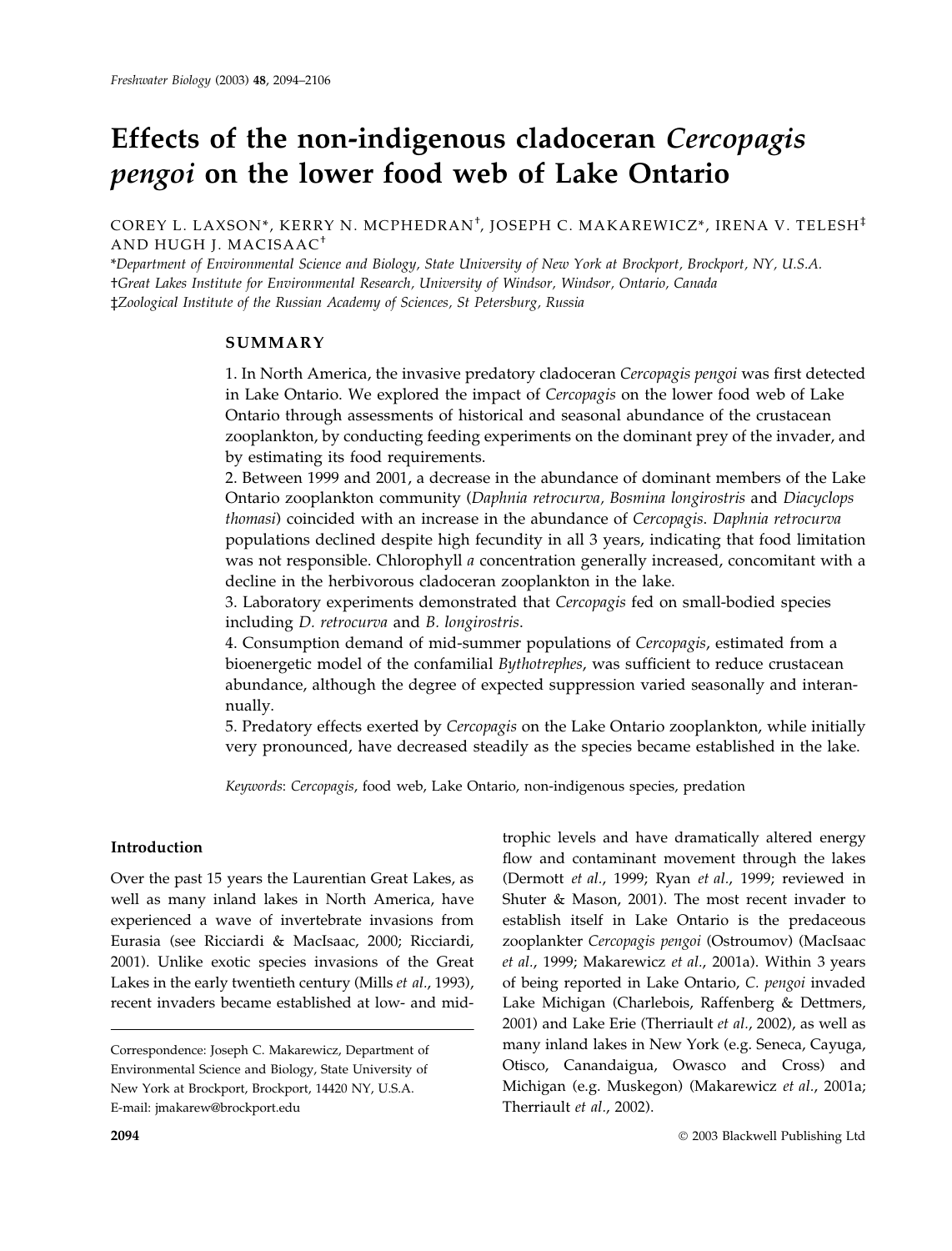Cercopagis pengoi is now one of the most abundant predaceous zooplankters in Lake Ontario, although its maximum offshore density has decreased each year since colonisation from a mean peak abundance of 1759 m<sup>-3</sup> in 1999 to 355 m<sup>-3</sup> in 2001 (Makarewicz et al., 2002). In general, Cercopagis appears in the zooplankton community at low density  $( $30 \text{ m}^{-3}$ )$  in late June and does not achieve maximum abundance until late July. Peak abundance at both nearshore and offshore sites in Lake Ontario occurs between late July and mid-August (Makarewicz et al., 2002). Two closely related forms, C. pengoi and C. ossiani, occur in Lake Ontario (Makarewicz et al., 2001a). Sequencing of the mitochondrial ND5 gene revealed that these forms are characterised by a single haplotype, and that only the ancestral species, C. pengoi, is actually established in the lake (Makarewicz et al., 2001a). The morphotypes probably represent progeny produced via sexual (C. ossiani) and asexual reproduction (C. pengoi) (Simm & Ojaveer, 1999; Makarewicz et al., 2001a). Similar morphological differences have been reported for confamiliar Bythotrephes (Zozulya, 1977; Yurista, 1992).

Cercopagis pengoi is a predatory cladoceran that preys on zooplankton by physically tearing the integument of the prey and ingesting the contents (Mordukhai-Boltovskoi, 1968). Rivier (1998) inferred that C. pengoi fed on nauplii, copepodids and adult calanoid copepods. Field evidence from Lake Ontario demonstrated that invasion by C. pengoi was correlated with the decline in abundance of juvenile cyclopoids in the epilimnion (Benoit et al., 2002). Research on the confamilial Bythotrephes provides insight on the possible impacts that C. pengoi might have on the food web. For example, in Harp Lake, Ontario, long-term analyses of zooplankton community structure preand post-Bythotrephes invasion revealed a significant decline in crustacean zooplankton diversity, particularly of small-bodied taxa (Dumitru, Sprules & Yan, 2001; Yan, Girard & Boudreau, 2002). Similarly, smalland mid-sized Daphnia spp. declined after invasion of Lake Michigan by Bythotrephes (Lehman & Caceres, 1993). Schulz & Yurista (1999) suggested that Bythotrephes preferred larger prey [e.g. Daphnia pulicaria (Forbes)], while the smaller C. pengoi would probably be limited to consumption of smaller species by virtue of its smaller size. Because small-bodied cladocerans and cycloploid copepods have historically dominated the zooplankton community of Lake Ontario, invasion

by C. pengoi may be expected to impact zooplankton diversity and community composition (O'Gorman, Bergstedt & Eckert, 1987; Johannsson, Mills & O'Gorman, 1991; Lampman & Makarewicz, 1999).

The goal of this study was to identify the predatory impact of C. pengoi on lower trophic levels of the Lake Ontario community by combining studies of seasonal and historical abundance of the zooplankton and phytoplankton, laboratory studies on feeding, and bioenergetic estimates of consumption requirements.

# Methods

# Seasonal field sampling

Procedures and locations for sampling the zooplankton followed Makarewicz et al. (2001a). In general, samples were taken due north of Hamlin Beach State Park (43°25.110' latitude and 77°53.986' longitude), Lake Ontario, New York, U.S.A. Samples were collected from two stations (30- and 100-m depth) between 07.00 and 10.00 hours. Diel studies indicated that C. pengoi did not migrate below 20 m. Sampling was conducted every 2 weeks in spring and autumn and weekly during the summer when C. pengoi abundance increased.

Zooplankton samples were collected using vertical hauls taken from 20 m to the surface. Cercopagis pengoi was collected using a flow-metered double Bongo net  $(571$ -µm mesh net, 50-cm diameter). The entire sample was counted because of the tendency of C. pengoi spines to tangle, which would have prevented unbiased subsampling. The remainder of the zooplankton community was collected using a Wisconsin net  $(63\text{-}\mu\text{m}$  mesh net, 50-cm diameter) equipped with a flow meter. Both samples were preserved in 10% buffered formalin. Before counting, zooplankton samples were mixed thoroughly and diluted individually to obtain 150–350 organisms per subsample. Three replicate 10-mL subsamples were withdrawn using a Hensen–Stemple pipette. Zooplankton taxonomy largely followed Balcer, Korda & Dodson (1984) although other keys were also consulted (e.g. Edmondson, 1959; Rivier, 1998). Cladocerans, adult cycloploid copepods and large rotifers were identified, and the number of individuals and eggs per species were counted using a dissecting microscope and a multichambered glass counting cell (Gannon, 1971). Length measurements were made on the first 20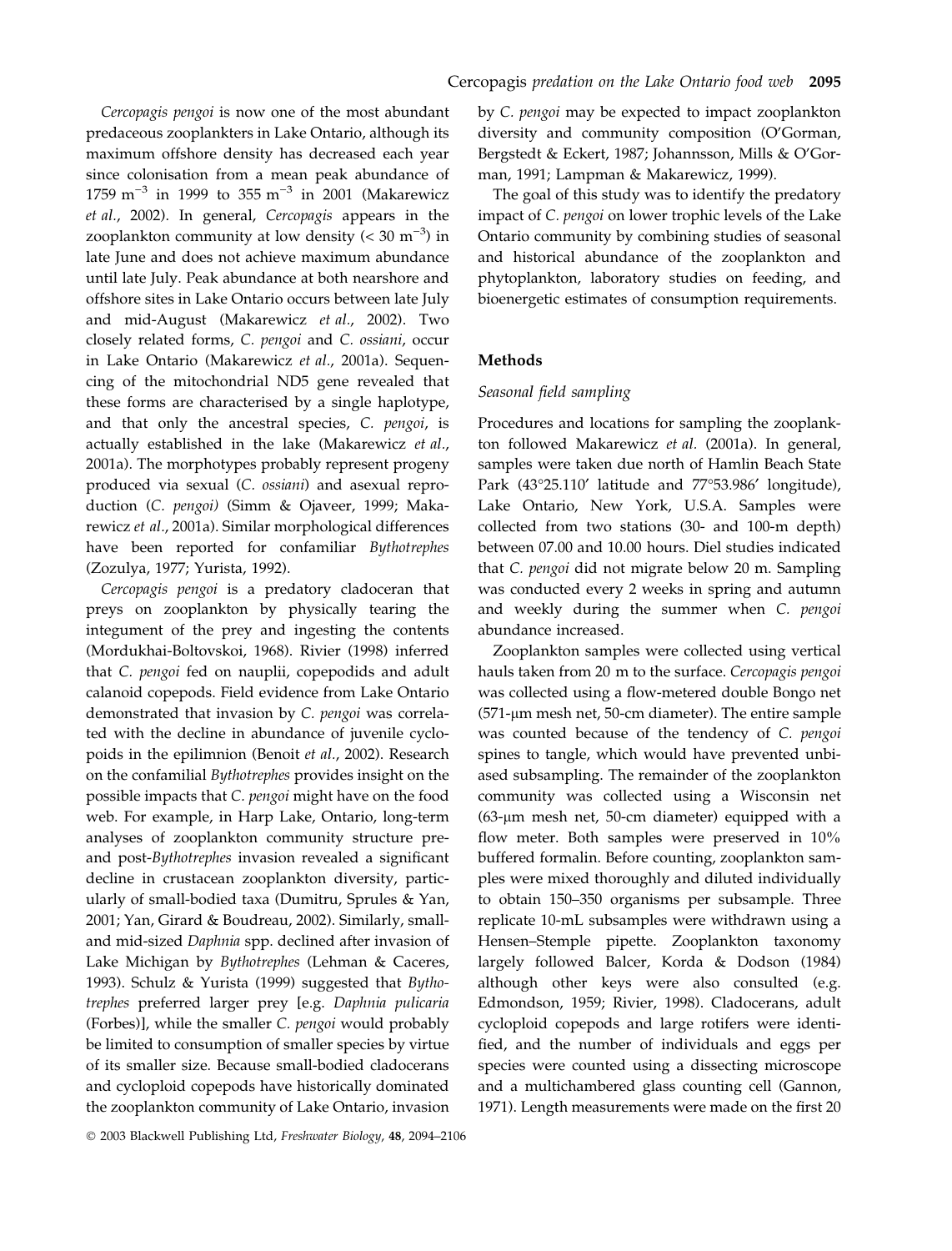individuals of each species encountered per sample. Calanoid copepods, cycloploid nauplii and copepodids were counted but not identified to species. Historical abundance data were analysed with the non-parametric comparison ANOVA method of Kruskal–Wallis followed by a multiple comparison test (Dunn's Test, see Siegal & Castellan, 1988; Zar, 1999).

Phytoplankton samples were collected with a water bottle in August 2000 at a depth of 3 m and immediately preserved with Lugol's iodine and formalin solution. Counting procedures followed Makarewicz, Bertram & Lewis (1998).

During 2001, the vertical distribution of potential prey items of C. pengoi was established at the offshore location by performing zooplankton tows at fixed depth intervals (0–20, 20–40, and 40–60 m) with a closing net (17-cm diameter, 63-µm mesh) equipped with a flow meter. The diel distribution of zooplankton was assessed by collecting replicate  $(n = 3)$ samples at 1-m intervals from the surface to 20 m between 1300 and 1400 and between 2200 and 2330 on 27 July 2001. Samples were collected, using a submersible water pump at a rate of 1 L  $\sec^{-1}$  into filter tubes (0.3-m length and 12-cm diameter,  $153$ - $\mu$ m mesh net). Samples were counted in entirety for C. pengoi and for D. retrocurva (Forbes). The Kolmogorov-Smirnov test, which is sensitive to differences in the general shapes of two distributions, was used to evaluate diel differences in zooplankton abundance.

# Laboratory feeding experiments

Laboratory feeding experiments, using C. pengoi collected daily at Hamilton Harbour, were conducted on the two dominant cladocerans in Lake Ontario. Short net hauls ( $210$ -µm mesh,  $0.5$ -m diameter) were used to collect zooplankton, which were rinsed into 1.5-L containers containing lake water to minimise stress during transport to the laboratory. Free (i.e. spine unattached to conspecifics or detritus) and apparently healthy (i.e. swimming well) C. pengoi individuals were isolated and removed from samples using either a wide mouth pipette or fine forceps and placed singly within an environmental chamber containing filtered lake water (Whatman glass microfibre 934 AH filter, 1.5- $\mu$ m) for a 24-hour acclimation period (Yurista & Schulz, 1995). Prey species [Bosmina longirostris (Muller) and D. retrocurva)] were also collected from Hamilton Harbor, Lake Ontario. Individual prey species separated into monocultures were placed into 2-L containers filled with aerated, filtered lake water and fed dried Chlorella daily (<1 mg  $L^{-1}$ ). Every second day, prey monoculture water volumes were reverse filtered to 25% of the total initial volume using a 40-µm Nitex mesh filter and brought back up to volume with the addition of freshly-collected, filtered lake water.

Experiments were conducted in an environmental chamber at 18 °C and 1.78  $\mu$ E m<sup>-2</sup> s<sup>-1</sup> light intensity (24-hour light) using third instar, parthenogenic females of C. pengoi in 1.5-L vessels. Within the environmental chamber, experimental containers were placed in an open-top box allowing only diffuse overhead light. Healthy prey (40 per vessel,  $n = 5$ ) were randomly added to containers filled with filtered lake water and a single C. pengoi. Prey density  $(26 000 \text{ m}^{-3})$  approximated the average total zooplankton abundance observed in western Lake Ontario in 2000. Replicated controls lacking C. pengoi were also run for each treatment. After 12 h, the contents were concentrated by reverse filtration (using 40-lm Nitex mesh) and observed using a dissecting microscope to assess predator and prey mortality, as well as animal condition. Prey individuals found trapped within the water surface film were considered as live after the experimental period.

# Energetic requirements of Cercopagis

Cercopagis pengoi and Bythotrephes are confamilial and have similar morphological features, feeding behaviours and ecological niches. Both species grab prey with enlarged antennae and physically tear the integument and ingest the contents of prey organisms (Mordukhai-Boltovskoi, 1968; Rivier, 1998). Owing to the paucity of physiological data and the similarity in feeding behaviour, a bioenergetics model developed for Bythotrephes (Yurista & Schulz, 1995) was employed to estimate *C. pengoi* consumption demand. With appropriate model adjustments based upon the proportional body mass of the two species, the model assumed that, like third instar Bythotrephes, third instar Cercopagis will consume 105% of its dry weight in carbon per day. Consumption rates, particularly of predators, approach or exceed 100% of dry weight per day for several species (Yurista & Schulz, 1995). For example, the copepod Mesocyclops edax (Forbes) consumed 100% of its dry weight per day (Brandl &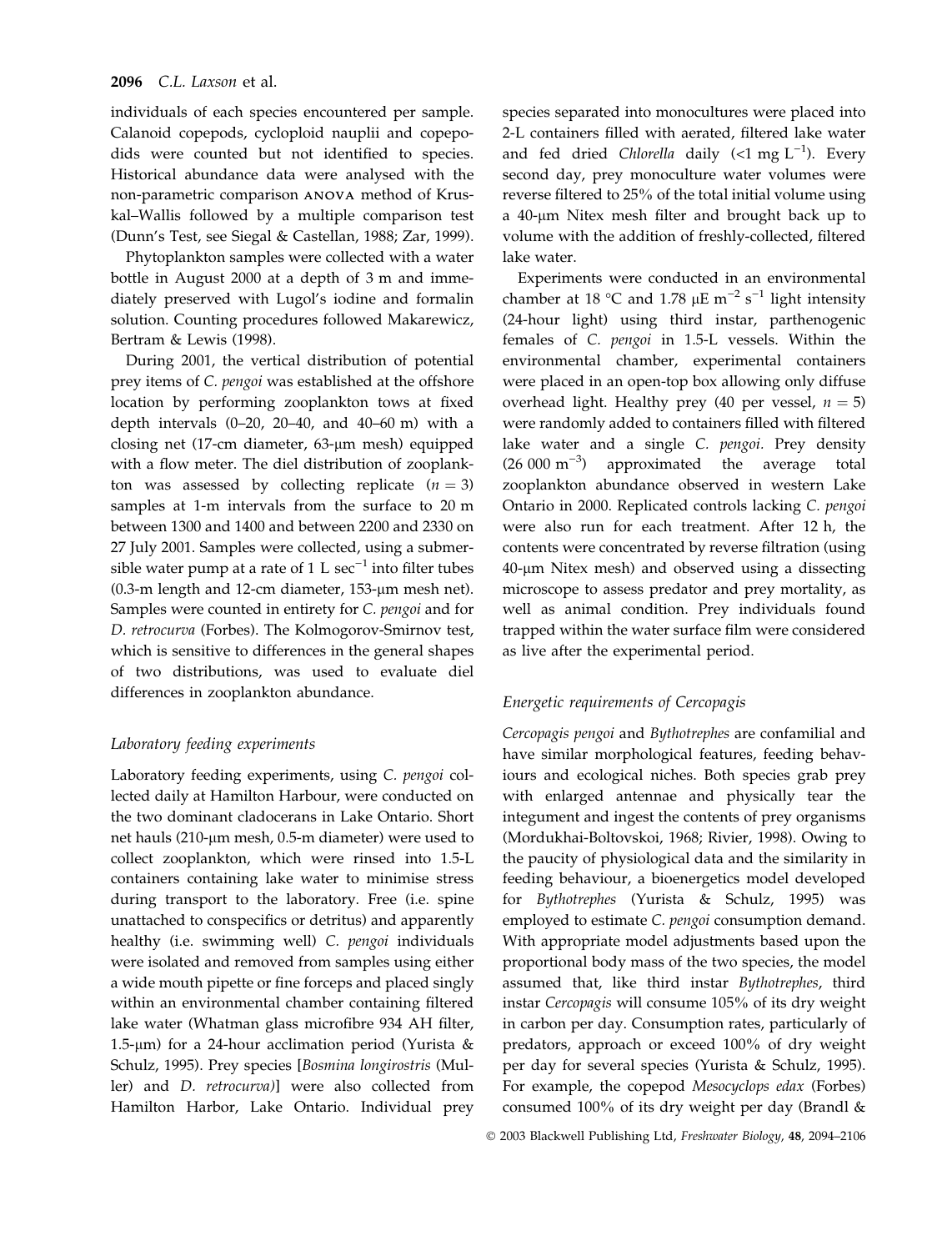Fernando, 1975) and Polyphemus, a predatory cladoceran closely related to Cercopagis and Bythotrephes, consumed 86% of its dry weight per day (Monakov & Sorokin, 1972). Bosmina, a herbivore, may consume as much as 170% per day at high food concentrations (Urabe, 1991).

The number of prey required to fulfill the energetic demand of a single C. pengoi (predation rate) was calculated by dividing the consumption demand (µgC day<sup>-1</sup>) by the mean weight, in carbon, of prey. Zooplankton weights were calculated by utilising the median lengths and the associated length : weight regressions for Great Lakes zooplankton of Culver et al. (1985), as well as length : weight relationships for Lake Ontario populations of *D. retrocurva*, B. longirostris and D. thomasi (Forbes) (Johannsson  $\&$ O'Gorman, 1991) and Cercopagis (Makarewicz et al., 2001b). Carbon was assumed to make up 50% of dry weight (Salonen et al., 1976; Makarewicz & Likens, 1979).

To evaluate further the impact of C. pengoi on the zooplankton in Lake Ontario, an alternate approach, using the physiological method of Winberg assessed predation pressure as the relationship between consumption rate of  $C$ . pengoi  $(C_i)$  and production rate of its potential prey  $(P_{hz})$  (Telesh, Bolshagin & Panov, 2001). Predation pressure  $(C_i/P_{\text{hz}})$  exerted by the C. pengoi population at peak abundance was considered as a measure of the per capita effect of the invader on the plankton. The overall impact (I) of C. pengoi on the zooplankton in Lake Ontario in 1999 through 2001 was calculated as:

$$
I = (N_i/N_z)(C_i/P_{\text{hz}}),
$$

where  $N_i/N_z$  is the relation of population density of C. pengoi  $(N_i)$  to total crustacean zooplankton abundance  $(N_z)$ . The parameter (*I*) is a dimensionless value which can vary in the range  $0 \le I \le 1$  (Telesh *et al.*, 2001).

Daphnia retrocurva and B. longirostris production in the upper 20 m was estimated by the egg-ratio method (Paloheimo, 1974) using the egg development-temperature relationship from Belehradeks's equation (Cooley, Moore & Geiling, 1986). Production for each species was calculated by multiplying the number of new recruits during the interval between sampling periods (B) by the mean dry weight for individuals of each species during the same period. Individual weight was calculated with the length :

weight relationship derived for Lake Ontario taxa (Johannsson & O'Gorman, 1991). Estimates of D. thomasi production followed the empirical model that Shuter & Ing (1997) developed, in part, with data from Lake Ontario. The model emphasises that the temperature experienced by the organism can account for variation in daily weight-specific production (production : biomass ratio). The biomass of D. thomasi on each sampling day was calculated by summing the biomass of each development stage. Mean individual weight for each stage was assumed constant at 0.9  $\mu$ g for nauplii, 1.9  $\mu$ g for copepodids and 3.2  $\mu$ g for adults (Johannsson & O'Gorman, 1991).

To assess other effects of Cercopagis on the lower food web of Lake Ontario, we measured chlorophyll a concentration. In 1999, between 500- and 750-mL aliquots of water were filtered through a glass-fibre filter; the chlorophyll was extracted with 90% alkaline acetone (Wetzel & Likens, 1994) and measured with a Turner Model 111 fluorometer (Turner Instrument Company, Carpinteria, CA, U.S.A.). During 2000– 2001, chlorophyll *a* concentration and temperature were measured with a Seabird SEALOGGER CTD (Model SBE 25, SeaBird, Inc., Bellevue, WA, U.S.A.) equipped with a WETStar fluorometer (standard range 0.03–75  $\mu$ g L<sup>-1</sup>). The WETStar fluorometer (Wetlabs, Philomath, OR, U.S.A.) was factory calibrated and confirmed with the Turner Model 111 in the laboratory. Chlorophyll measurements taken with the Sea-Bird CTD were averaged from 20 m to the surface.

# Results

From July until September 2001, the numerically dominant cladocerans, B. longirostris and D. retrocurva, were found predominantly (88 and 92%, respectively) in the upper 20 m, while 42% of adult D. thomasi were observed there (Table 1). Juvenile copepodids were also predominantly (70%) observed in the upper 20 m of the lake.

The dominant zooplankters displayed different patterns of vertical distribution over the course of a day. Night and day distributions of Daphnia and Cercopagis were significantly different  $(P \le 0.05,$ Kolmogorov–Smirnov test). For example, Daphnia was restricted to the epilimnion at night, with a maximum abundance at 8 m (Fig. 1); at midday its maximum abundance was observed at 12 m (i.e. below the thermocline). Conversely, maximum C. pengozi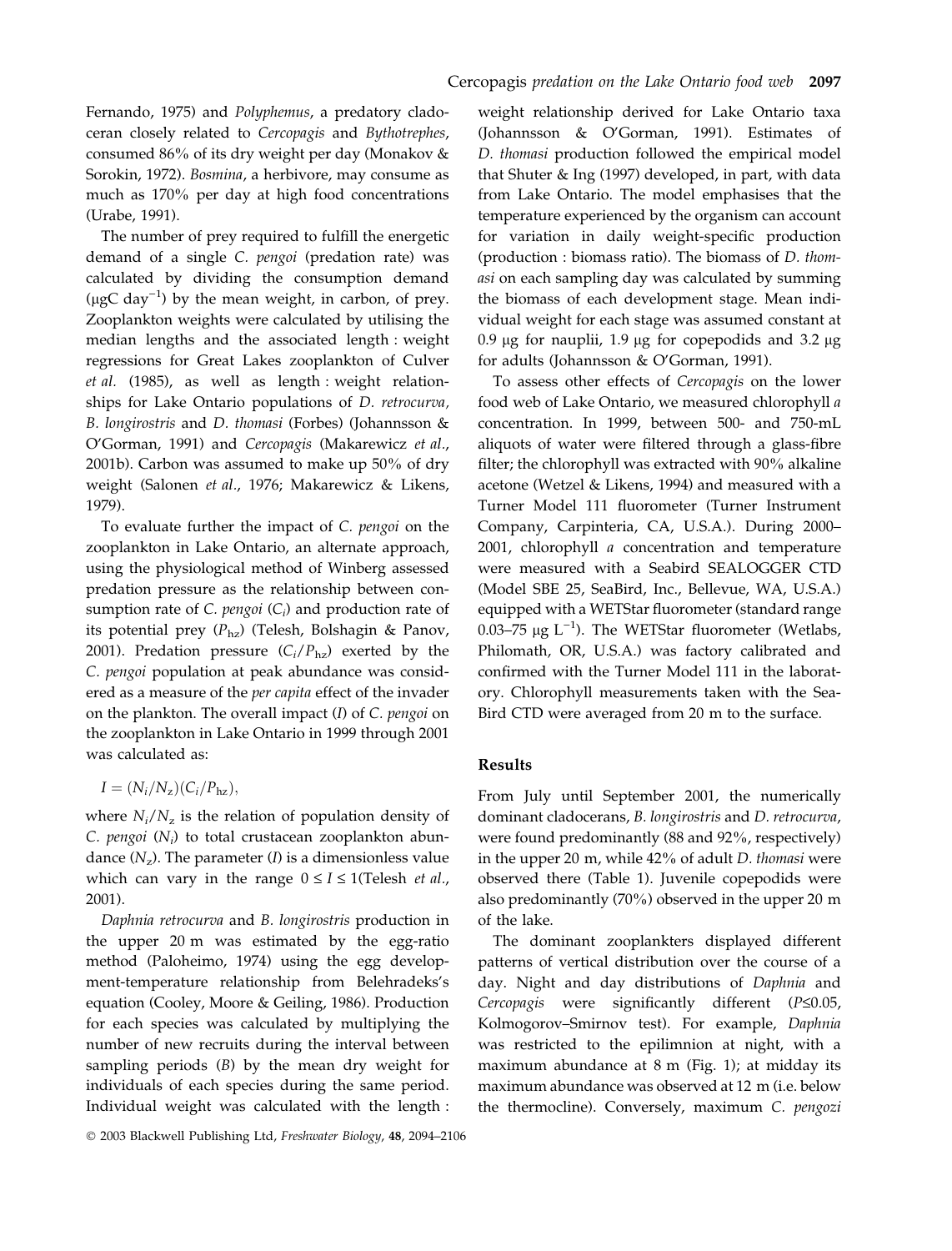| Date         | Epilimnion<br>thickness (m) | Cercopagis pengoi<br>(Number $m^{-3}$ ) | Percent of individuals in the upper 20 m |                       |                       |            |
|--------------|-----------------------------|-----------------------------------------|------------------------------------------|-----------------------|-----------------------|------------|
|              |                             |                                         | Bosmina<br>longirostris                  | Daphnia<br>retrocurva | Diacyclops<br>thomasi | Copepodids |
| 17 July      | 2.0                         | 0.8                                     | 97.4                                     | 94.5                  | 57.0                  | 94.0       |
| 25 July      | 15.0                        | 16.3                                    | 97.4                                     | 100.0                 | 40.4                  | 83.0       |
| 1 August     | 3.0                         | 3.9                                     | 74.6                                     | 82.1                  | 28.2                  | 68.5       |
| 8 August     | 12.0                        | 354.0                                   | 60.7                                     | 84.4                  | 7.4                   | 26.0       |
| 15 August    | 6.6                         | 188.0                                   | 97.2                                     | 98.0                  | 78.0                  | 92.0       |
| 28 August    | 7.3                         | 16.6                                    | 99.3                                     | 99.3                  | 84.0                  | 99.0       |
| 5 September  | 22.0                        | 3.4                                     | 81.6                                     | 87.8                  | 4.7                   | 42.0       |
| 12 September | 26.0                        | 0.6                                     | 96.2                                     | 92.4                  | 33.0                  | 57.0       |
| Average      | 11.7                        | 72.3                                    | 88.0                                     | 92.3                  | 41.6                  | 70.2       |

Table 1 Vertical distribution of potential Cercopagis pengoi prey from July to September 2001. Values represent the percent of the population observed in the top 20 m of Lake Ontario of the 60 m sample

abundance occurred in the epilimnion, with peak abundances at noon and midnight only 1 m apart (i.e. 5 and 6 m, respectively).

Historically, the crustacean zooplankton community of Lake Ontario has been composed chiefly of small cladocerans and cycloploid copepods, with the summer community dominated by D. retrocurva, B. longirostris and D. thomasi. While the abundance of these three species in offshore waters varied across years, each has experienced a major decline following establishment of C. pengoi in the lake (Fig. 2). For example, mean August abundances of each species were significantly lower ( $P \le 0.05$ , Kruskal-Wallis ANOVA) during the 1999 through 2001 interval than during 1986–91 and 1990–95 (Fig. 2).

Seasonal patterns of abundance also support the hypothesis of zooplankton suppression by Cercopagis. Dramatic declines in three common members of the zooplankton community were coincident with peak abundance of C. pengoi (Figs 3 and 4). For example, during the summer of 1999, the abundance of C. pengoi at the offshore location increased quickly in late July and reached a maximum of 1759  $m^{-3}$  on 19 August (Fig. 3). Daphnia retrocurva achieved a peak abundance of 4650  $\mathrm{m}^{-3}$  on 30 July and declined sharply to 120  $\mathrm{m}^{-3}$ during the C. pengoi population maximum. The decline in Daphnia abundance was not attributable to food limitation, as its instantaneous birth rate did not decline during this time (Table 2). In the week following the C. pengoi peak, however, D. retrocurva abundance increased steadily, culminating in a maximum of 5170  $m^{-3}$  on 9 October. Bosmina longirostris achieved its greatest abundance of 32 000  $m^{-3}$  on 7 July and steadily decreased to 125  $m^{-3}$  during the C. pengoi population maximum. Unlike Daphnia, however, Bosmina abundance did not rebound following the



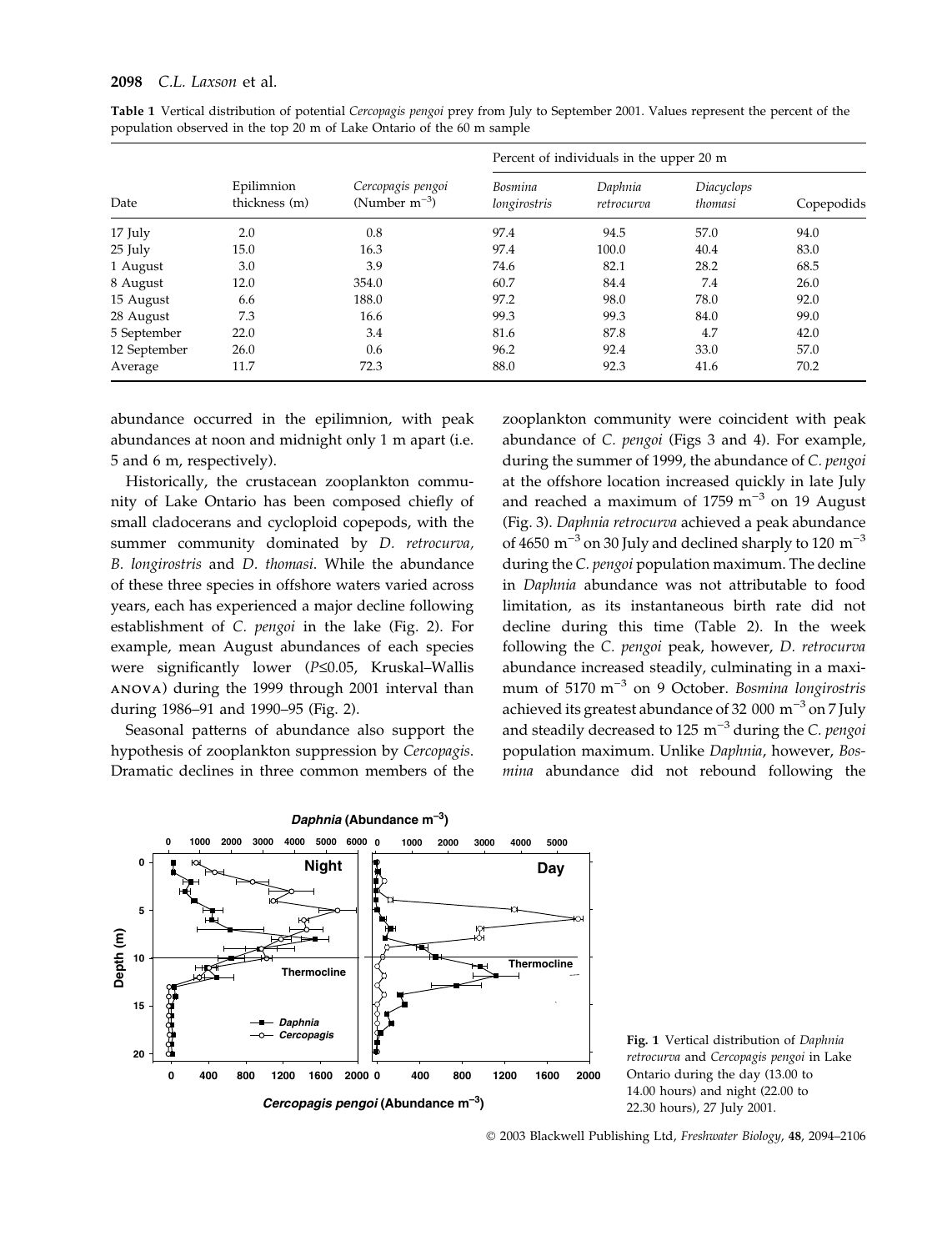

Fig. 2 Average (+1 SE) August abundance of three dominant zooplankton before and after the appearance of Cercopagis in Lake Ontario. Data sources: 1986–91, 100-m site from Makarewicz (1991), 1990–95 from Johannsson et al. (1998) and 1999– 2001, 100-m site from this study. The 1986–91 study and the present study employed the same sampling equipment and technique, including the same sampling locations, depth (0– 20 m), mesh net  $(64 \mu m)$ , sampling time and sampling months. The 1990–95 of Johannsson et al. (1998) data also represent offshore data taken with a Wisconsin net  $(0.5-m$  diameter,  $65\text{-}\mu\text{m}$ mesh) on the north side of Lake Ontario (sampling depth of 0– 20 m during unstratified periods or 1 m above the thermocline to the surface).

decrease of C. pengoi. The instantaneous birth rate of Bosmina was below the replacement rate prior to, during, and after the C. pengoi population increase

(Table 2). Diacyclops thomasi (adults + juveniles) abundance in the upper 20 m steadily decreased from a maximum in spring to a minimum in August. Diacyclops abundance increased during autumn and reached nearly 10 000  $\mathrm{m}^{-3}$  at the end of the sampling season. Declines in zooplankton abundance at the nearshore station were similar to those at the offshore station in both time and magnitude, despite a 300% difference in C. pengoi abundances at these locations (Fig. 4).

The inverse patterns of abundance observed between Cercopagis and the three dominant zooplankton taxa during 1999 were largely repeated in 2000 and 2001. During 2000, dominant zooplankton species were in decline or at low abundance whenever Cercopagis density exceeded approximately 200  $m^{-3}$ (Figs 3 and 4). For example, D. retrocurva abundance remained low  $(<,600 \text{ m}^{-3})$  at the nearshore and offshore sites when Cercopagis was abundant, despite relatively high birth rates (e.g. Table 2). When Cercopagis decreased, D. retrocurva increased (Figs 3 and 4). Similarly, the abundance of Bosmina (nearshore and offshore) and Diacyclops (offshore only) peaked before and after the summer increase in Cercopagis.

During 2001, the density of C. pengoi offshore was significantly lower than in the previous 2 years  $(P \le 0.05$ , Kruskal–Wallis ANOVA). In contrast, the 2001 nearshore density of C. pengoi was not significantly lower than in 1999 and 2000  $(P = 0.42)$ ,



Fig. 3 Seasonal abundance of Cercopagis pengoi, Daphnia retrocurva, Bosmina longirostris and Diacyclops thomasi in the upper 20 m at offshore stations of Lake Ontario, 1999 to 2001. Values are mean abundance ±SE. Horizontal dotted line indicates time period when consumption (bioenergetic estimates) demands of Cercopagis (µgC m<sup>-3</sup> day<sup>-1</sup>) surpass production by each species.

2003 Blackwell Publishing Ltd, Freshwater Biology, 48, 2094–2106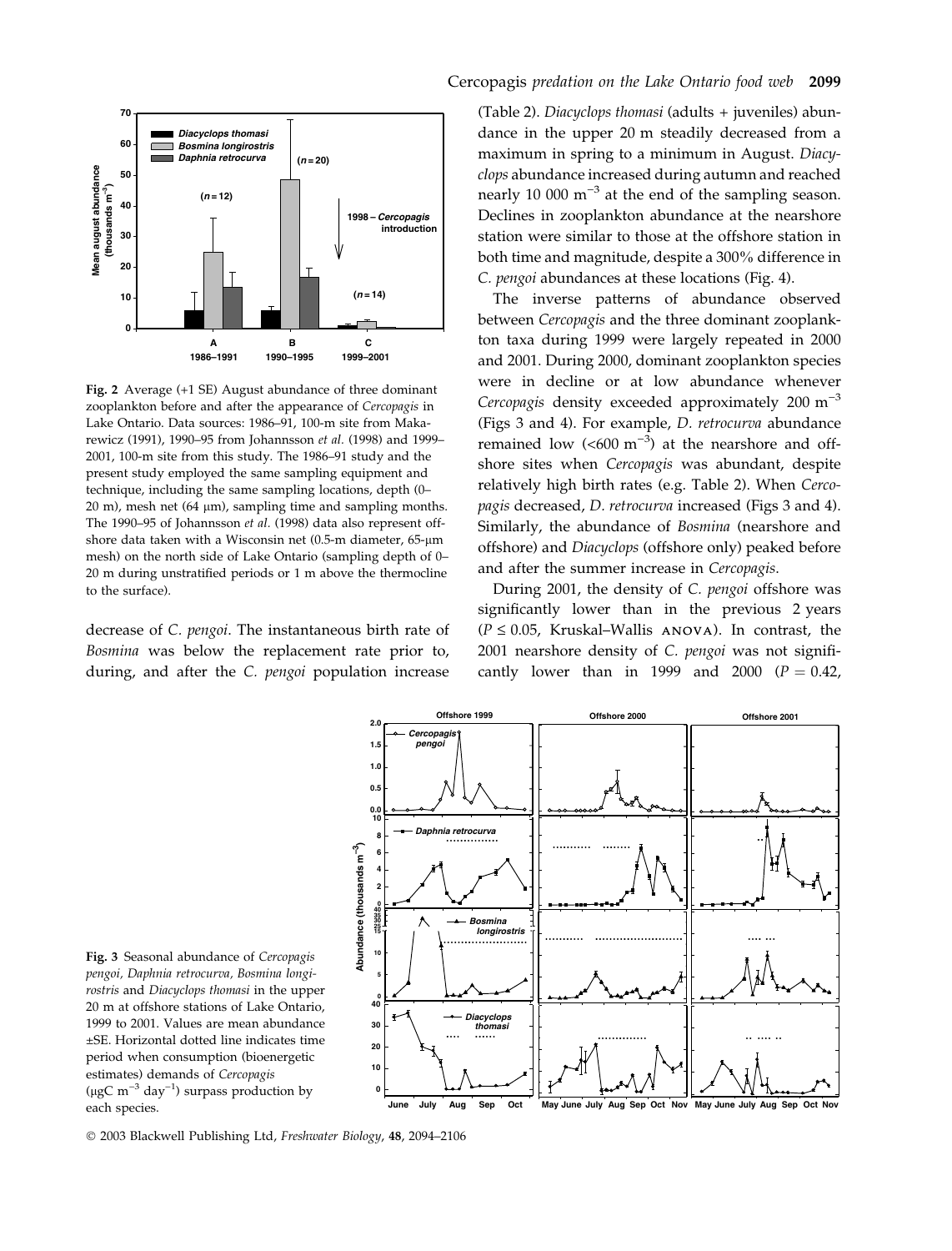

Fig. 4 Seasonal abundance of Cercopagis pengoi, Daphnia retrocurva, Bosmina longirostris and Diacyclops thomasi in the upper 20 m at nearshore stations of Lake Ontario, 1999–2001. Values are mean abundance ±SE. Horizontal dotted line indicates time period when consumption (bioenergetic estimate) demands of Cercopagis (µgC m<sup>-3</sup> day<sup>-1</sup>) surpass production by each species.

Kruskal–Wallis ANOVA) despite much lower peak densities. Despite a relatively high birth rate over the whole summer period (Table 3), the population of D. retrocurva did not increase markedly until the week after the C. pengoi population maximum (Fig. 3). At the nearshore site, *D. retrocurva* began a slow increase in abundance after the peak in Cercopagis abundance (Fig. 4). As in 2000, Bosmina density was lower during the period when Cercopagis was abundant and consumption exceeded production. No obvious relationship existed between Cercopagis and Diacyclops abundance in 2001.

An inverse relationship was observed between the abundance of herbivorous cladocerans, mainly D. retrocurva and B. longirostris, and chlorophyll a concentration. This relationship was stronger in 1999  $(r = -0.69, P = 0.01)$  and 2000  $(r = -0.59, P < 0.01)$ than during 2001 ( $r = -0.10$ ,  $P = 0.70$ ). The highest chlorophyll concentration occurred during algal blooms in late spring and during the mid-summer depression of the herbivorous Cladocera associated with Cercopagis population maxima (Fig. 5).

#### Predation experiments and energetic requirements

Laboratory experiments provided corroborative evidence that C. pengoi preyed on the two dominant Cladocera, B. longirostris and D. retrocurva. Clear evidence of predation (e.g. detached heads or postabdomen) was often evident in trials involving Daphnia and Bosmina. Cercopagis pengoi consumption rates on Bosmina and Daphnia averaged 2.8 Cercopagis $^{-1}$  day $^{-1}$ (Table 4). This value closely approximates the bioenergetic model estimate for *D. retrocurva* (2.1–4.7) Cercopagis<sup>-1</sup> day<sup>-1</sup>) but is lower than the estimate (7.1 Cercopagis<sup>-1</sup> day<sup>-1</sup>) for *B*. longirostris (Table 4).

We estimated the daily consumption demand of C. pengoi by multiplying the estimated consumption need of an individual, determined from Yurista & Schulz (1995), by zooplankton abundance (e.g. Fig. 6). At the offshore location in 1999 and 2000, consumption demand of the C. pengoi population exceeded production of the major cladoceran and cycloploid copepod taxa 55 and 65%, respectively, of the time (Fig. 3). In 1999, for example, offshore consumption of C. pengoi exceeded production of D. retrocurva, B. longirostris and D. thomasi during August and September, and extended into October for B. longirostris (Fig. 3). During 2001, offshore consumption exceeded production of these three taxa only 23% of the time. There were similar patterns of nearshore consumption and production (Fig. 4). Calculated values of the overall impact of C. pengoi on the zooplankton community were high at the offshore and nearshore stations in 1999, substantially lower in 2000, and were nearly undetectable in 2001 (Table 5).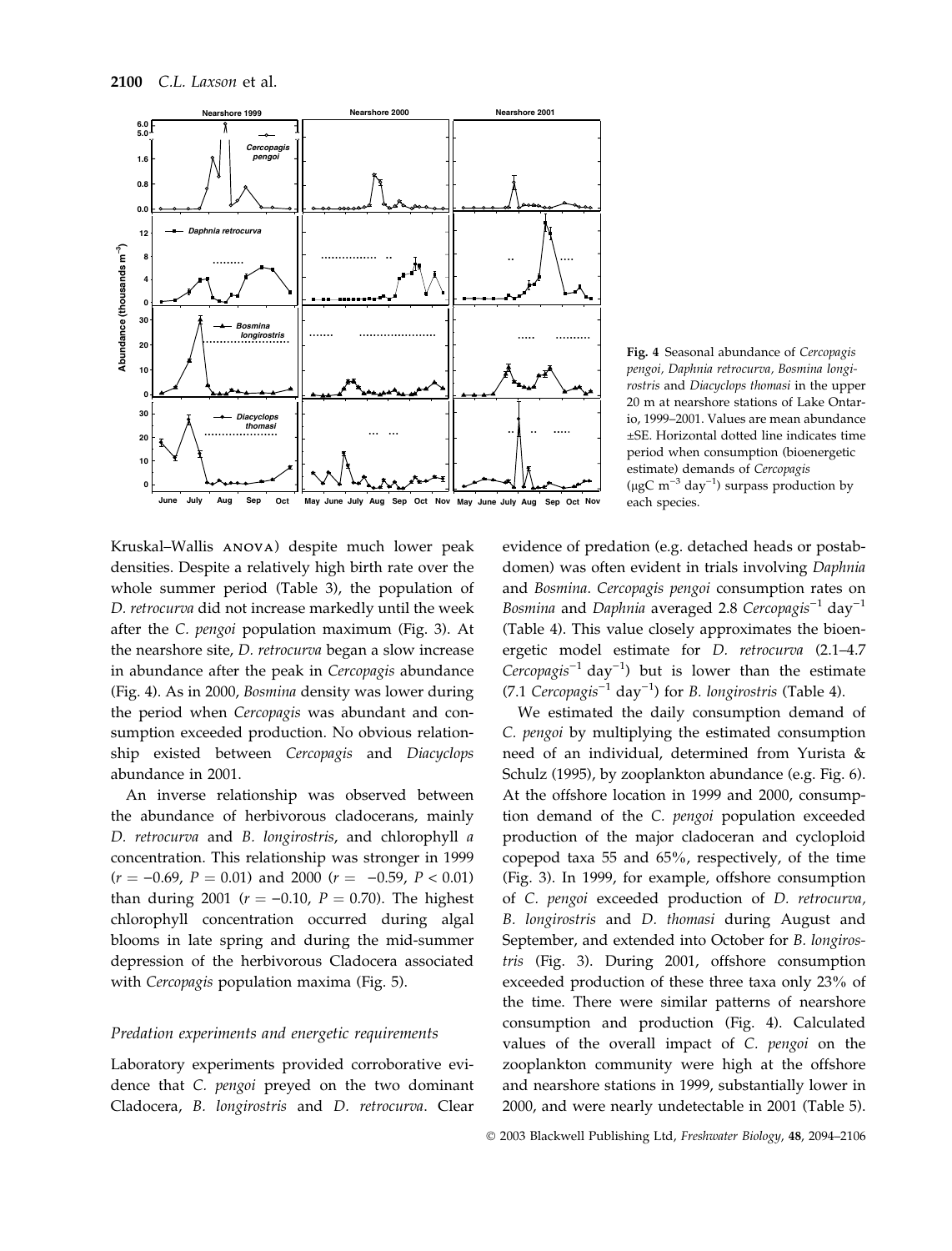| Table 2 Instantaneous birth rate of Daphnia retrocurva and     |
|----------------------------------------------------------------|
| Bosmina longirostris prior to and during the Cercopagis pengoi |
| abundance peak at the offshore station in 1999–2001            |

|               | Date      | Daphnia<br>retrocurva | Bosmina<br>longirostris |
|---------------|-----------|-----------------------|-------------------------|
| 1999          |           |                       |                         |
| Prior to peak | 8 July    | 0.326                 | 0.012                   |
|               | 22 July   | 0.267                 | 0.021                   |
|               | 30 July   | 0.323                 | 0.017                   |
|               | Average   | 0.305                 | 0.017                   |
| During peak   | 5 August  | 0.365                 | 0.011                   |
|               | 12 August | 0.334                 | 0.008                   |
|               | 19 August | 0.316                 | 0.014                   |
|               | 25 August | 0.288                 | 0.002                   |
|               | Average   | 0.326                 | 0.009                   |
| 2000          |           |                       |                         |
| Prior to peak | 12 July   | 0.274                 | 0.000                   |
|               | 19 July   | 0.224                 | 0.009                   |
|               | 27 July   | 0.331                 | 0.004                   |
|               | Mean      | 0.276                 | 0.004                   |
| During peak   | 3 August  | 0.216                 | 0.010                   |
|               | 10 August | 0.318                 | 0.025                   |
|               | 19 August | 0.359                 | 0.011                   |
|               | 24 August | 0.275                 | 0.012                   |
|               | 30 August | 0.266                 | 0.017                   |
|               | Average   | 0.287                 | 0.015                   |
| 2001          |           |                       |                         |
| Prior to peak | 17 July   | 0.394                 | 0.016                   |
|               | 25 July   | 0.432                 | 0.017                   |
|               | 1 August  | 0.407                 | 0.008                   |
|               | Average   | 0.411                 | 0.014                   |
| During peak   | 8 August  | 0.357                 | 0.011                   |
|               | 15 August | 0.203                 | 0.014                   |
|               | Average   | 0.280                 | 0.012                   |

# Discussion

Cercopagis pengoi is restricted to the epilimnion and apparently does not migrate below the thermocline in Lake Ontario. Ojaveer et al. (2001) also noted that the

Table 3 Instantaneous birth rate of Daphnia retrocurva and Bosmina longirostris prior to and during the Cercopagis pengoi abundance peak at the nearshore station in 2001

|               | Date      | Daphnia<br>retrocurva | Bosmina<br>longirostris |
|---------------|-----------|-----------------------|-------------------------|
| Prior to peak | 26 June   | 0.235                 | 0.000                   |
|               | 13 July   | 0.261                 | 0.008                   |
|               | 17 July   | 0.311                 | 0.020                   |
|               | Average   | 0.269                 | 0.010                   |
| During peak   | 25 July   | 0.432                 | 0.010                   |
|               | 1 August  | 0.370                 | 0.010                   |
|               | 8 August  | 0.361                 | 0.011                   |
|               | 15 August | 0.322                 | 0.010                   |
|               | 22 August | 0.178                 | 0.010                   |
|               | 29 August | 0.259                 | 0.011                   |
|               | Average   | 0.320                 | 0.010                   |

majority of individuals in Lake Ontario was found within the warm uppermost 20 m of water both by day and night, with no evidence of diurnal vertical migration. These results contrast with those from the Caspian Sea, where vertical migration into deeper water has been reported (Rivier, 1998). This difference in behaviour may reflect differences in the genetic composition of the Caspian and Lake Ontario populations (Cristescu et al., 2001; Makarewicz et al., 2001a).

In the laboratory, C. pengoi preyed on D. retrocurva and B. longirostris. Predation rates of D. retrocurva determined experimentally were similar to those calculated from bioenergetic modelling, while experimental estimates for B. longirostris were lower than those from bioenergetic modelling. Consumption rates may be low in our experiments, as prey organisms caught in the surface film may not be readily available to predators.



Fig. 5 Seasonal abundance of Cercopagis pengoi and herbivorous Cladocera (Bosmina, Daphnia, Holopedium) and chlorophyll a concentration at the offshore location, 1999–2001. Please note scale changes.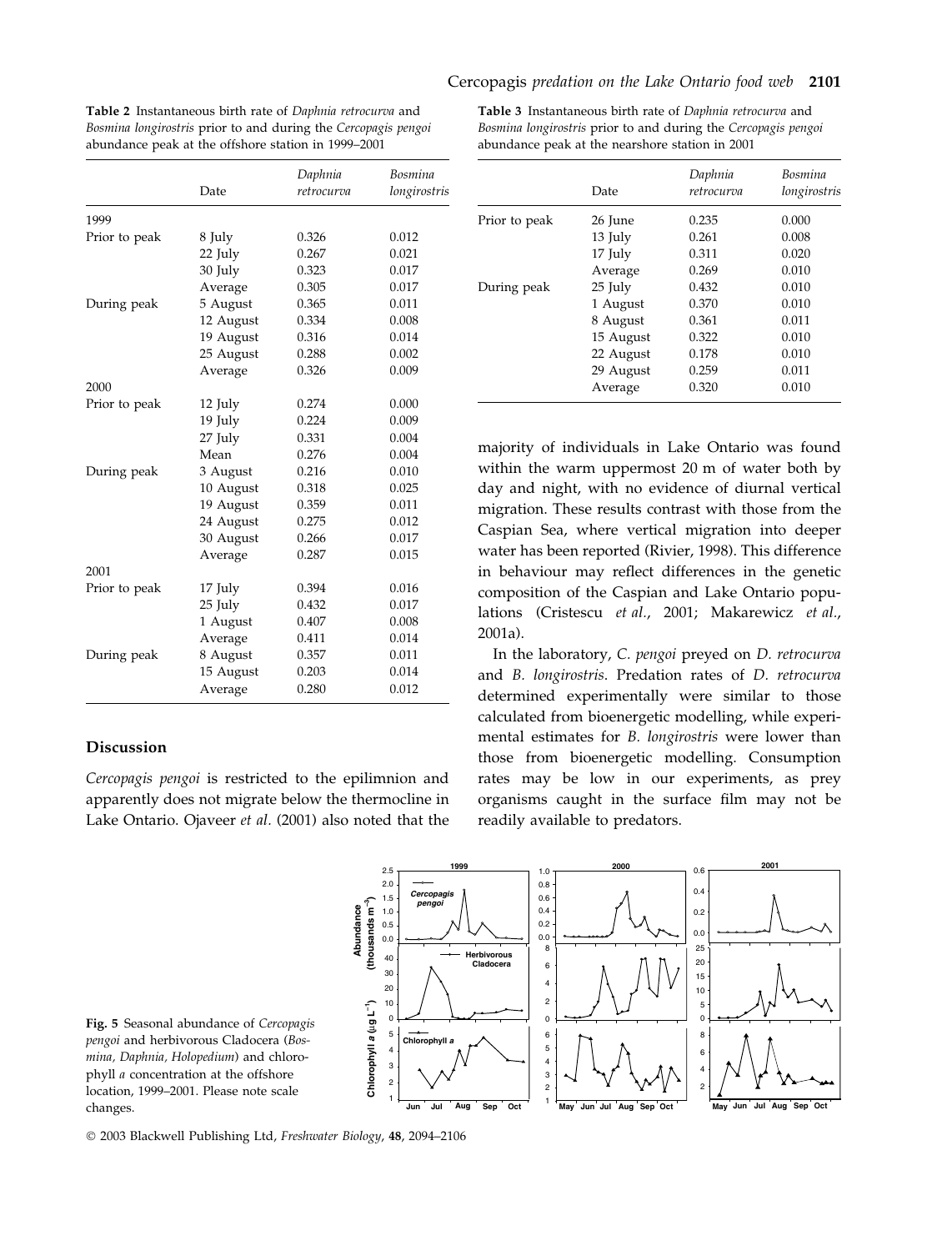#### 2102 C.L. Laxson et al.

|                                   | Consumption rate<br>(Number Cercopagis <sup>-1</sup> day <sup>-1</sup> ) |
|-----------------------------------|--------------------------------------------------------------------------|
| Laboratory                        |                                                                          |
| Daphnia retrocurva                | 2.8                                                                      |
| Bosmina longirostris              | 2.8                                                                      |
| Bioenergetic                      |                                                                          |
| Daphnia retrocurva*               | 4.7                                                                      |
| Daphnia retrocurva <sup>+</sup>   | 2.1                                                                      |
| Bosmina longirostris*             | 7.5                                                                      |
| Bosmina longirostris <sup>+</sup> | 7.1                                                                      |

Table 4 Laboratory determined and bioenergetics derived consumption rates of Cercopagis pengoi on dominant Lake Ontario cladoceran zooplankton

\*Weight calculated from the length–weight relationship developed for Lake Ontario zooplankton (Johannsson & O'Gorman, 1991) based on length data from this study.

†Based on the median length and length–weight relationships of Great Lakes' species (Culver et al., 1985).

Cercopagis pengoi predation rates based on bioenergetic modelling indicate that abundance of this exotic predator could sharply reduce much of the Lake



Fig. 6 Daily consumption demand of Cercopagis pengoi (open circles) and daily production of herbivorous cladocerans (filled area) at the offshore location of Lake Ontario in 2000 (a) and 2001 (b). Cercopagis consumption was estimated from the bioenergetics model of Yurista & Schulz (1995).

Table 5 Predatory Impact (I) of Cercopagis pengoi on the zooplankton community of Lake Ontario during the periods of peak abundance from 1999 to 2001

| Station   | Year | Impact $(I)$ |
|-----------|------|--------------|
| Offshore  | 1999 | 0.85         |
|           | 2000 | 0.02         |
|           | 2001 | < 0.001      |
| Nearshore | 1999 | 0.73         |
|           | 2000 | 0.06         |
|           | 2001 | < 0.001      |

The parameter  $(I)$  is a dimensionless value that varies in the range 0–1, from no to high predatory impact (Telesh et al., 2001; also see Methods).

Ontario crustacean population within a few days. This result is consistent with both the seasonal and the long-term (pre- and post-invasion) Lake Ontario data. For example, the abundance of Daphnia, Bosmina and Diacyclops was low whenever C. pengoi abundance was high, although these prey species often maintained high birth rates. Conversely, high prey abundance typically occurred only when C. pengoi was absent or scarce  $\left($  < 200 m<sup>-3</sup>; Fig. 7).

Historical data are consistent with the hypothesis of predatory suppression of major zooplankton taxa in Lake Ontario. A comparison of zooplankton abundance, pre- and post-C. pengoi invasion, indicates that the August abundance of the dominant Lake Ontario zooplankton (D. retrocurva, B. longirostris and D. thomasi) has declined significantly after the invasion. A similar result has been observed in the Gulfs of Riga and Finland in the Baltic Sea, where abundances of herbivorous cladocerans (Bosmina spp., Daphnia spp.) and rotifers declined significantly after C. pengoi invaded that basin (Ojaveer et al., 2000; Telesh et al., 2001). Overall, the calculated impact (I) of C. pengoi on the herbivorous zooplankton community was greatest in 1999, when C. pengoi was very abundant, and declined progressively in 2000 and 2001 when C. pengoi abundance was much lower (Table 5).

Observed interannual and seasonal changes in herbivorous crustacean abundances may be attributable, in part, to artifacts of the sampling design rather than to the effect of a new predator in the system. However, we are aware of no data that support this scenario for either *D. retrocurva* or *B. longirostris* in Lake Ontario. In fact, our studies on Lake Ontario suggest the opposite. The dominant Lake Ontario Cladocera, B. longirostris and D. retrocurva, were restricted to the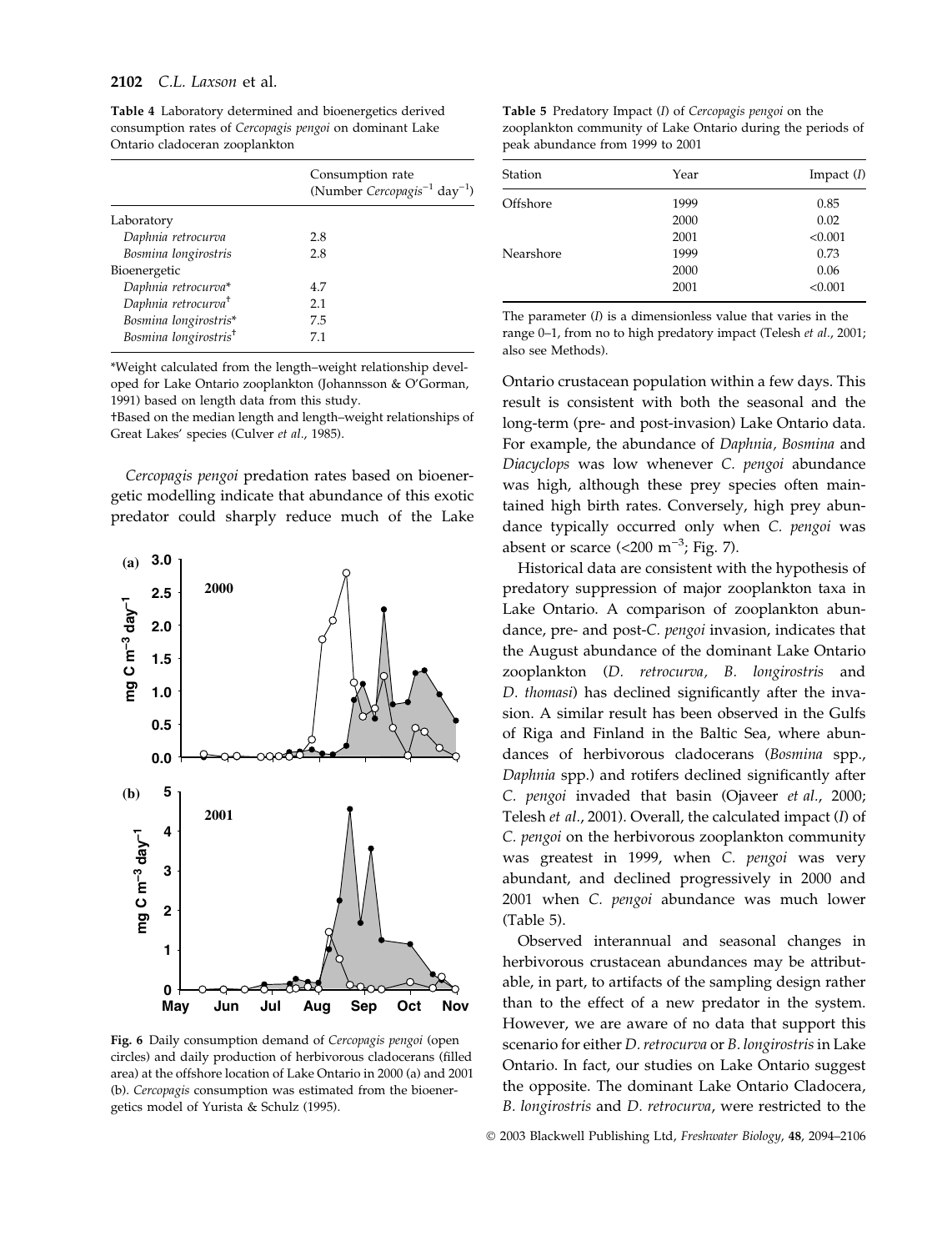

Fig. 7 Simultaneous abundance of Cercopagis pengoi and Daphnia retrocurva, Bosmina longirostris, Diacyclops thomasi and copepodites in Lake Ontario between 1999 and 2001 ( $n = 111$ ). The highest value of Cercopagis abundance  $(X = 6200 \text{ m}^{-3})$ , represented by the arrow) was left off of the graph to improve resolution at the majority of data points; corresponding abundance values of other zooplankton were:  $60 \text{ m}^{-3}$  for *D. retrocurva*; 180  $\mathrm{m}^{-3}$  for *B*. longirostris; and 100 and 0  $\mathrm{m}^{-3}$  for *D*. thomasi and copepodites, respectively.

upper 20 m of Lake Ontario throughout the summer of 2001 (Table 1).

Unlike Bosmina and Daphnia, the majority of the Lake Ontario Diacyclops population resided below the upper 20 m on five of eight sampling dates during 2001 (Table 1). This observation may be a result of a preference for deeper water during summer stratification (Wilson & Roff, 1973) or a diurnal vertical migration pattern deeper than that of the Cladocera

(Barbierio, Schact & Dimartino, 2000). Alternatively, this pattern may be a direct response to predation from C. pengoi, whether it be consumption of individuals in the epilimnion or predator avoidance (Benoit et al., 2002). Clearly, the abundance of D. thomasi in Lake Ontario is influenced by several factors, including predation by C. pengoi (Benoit et al., 2002, this study) and by thermal structure. For example, on 19 August 1999 at the offshore site, D. thomasi abundance was <30  $\mathrm{m}^{-3}$  in the upper 20 m. The following week on 25 August an upwelling event reduced the thickness of the epilimnion from 20 to 4 m (Makarewicz et al., 2001a). On that day, D. thomasi abundance in the upper 20 m of the lake increased by a factor of 300, only to decrease again the following week (Fig. 3) when the upwelling event ended. Major changes in Daphnia and Bosmina abundance were not observed with variation in the thermal structure.

Changes in the abundance of Cladocera may have been related to the increase, beginning in 1994, of the planktivorous three-spine stickleback [Gasterosteus aculeatus (Linneaus)] population in Lake Ontario (Hangelin & Vuorinrn, 1988; Ibrahim & Huntingford, 1989; Bolger, Bracken & Dauod, 1990). Stickleback abundance peaked in 1996 and decreased thereafter prior to C. pengoi invading the system in 1998 (Owens et al., 2002). Sticklebacks in Lake Ontario are generally associated with the nearshore, but some individuals will disperse into the pelagic zone and congregate in the metalimnion (Manzer, 1976; R. O'Gorman, pers. comm.). Although we cannot completely dismiss the impact of sticklebacks on the zooplankton community, its presence in the metalimnion and decline in numbers, prior to the decrease in herbivorous cladoceran, suggests that it was not responsible for observed changes in abundances of dominant epilimnetic Cladocera.

Our seasonal and interannual data indicate a strong but variable top–down effect of C. pengoi on Lake Ontario's zooplankton community. Microzooplankton in this lake have historically accounted for between 70 and 90% of phytoplankton consumption (Lampman & Makarewicz, 1999). Consequently, if microzooplankton are suppressed by C. pengoi, an increase in phytoplankton biomass might be anticipated. In 1999 and 2000, when consumption rates of C. pengoi greatly exceeded production rates from major herbivorous cladocerans (e.g. Fig. 6a), phytoplankton populations peaked in mid-summer (Fig. 5). During August 2000,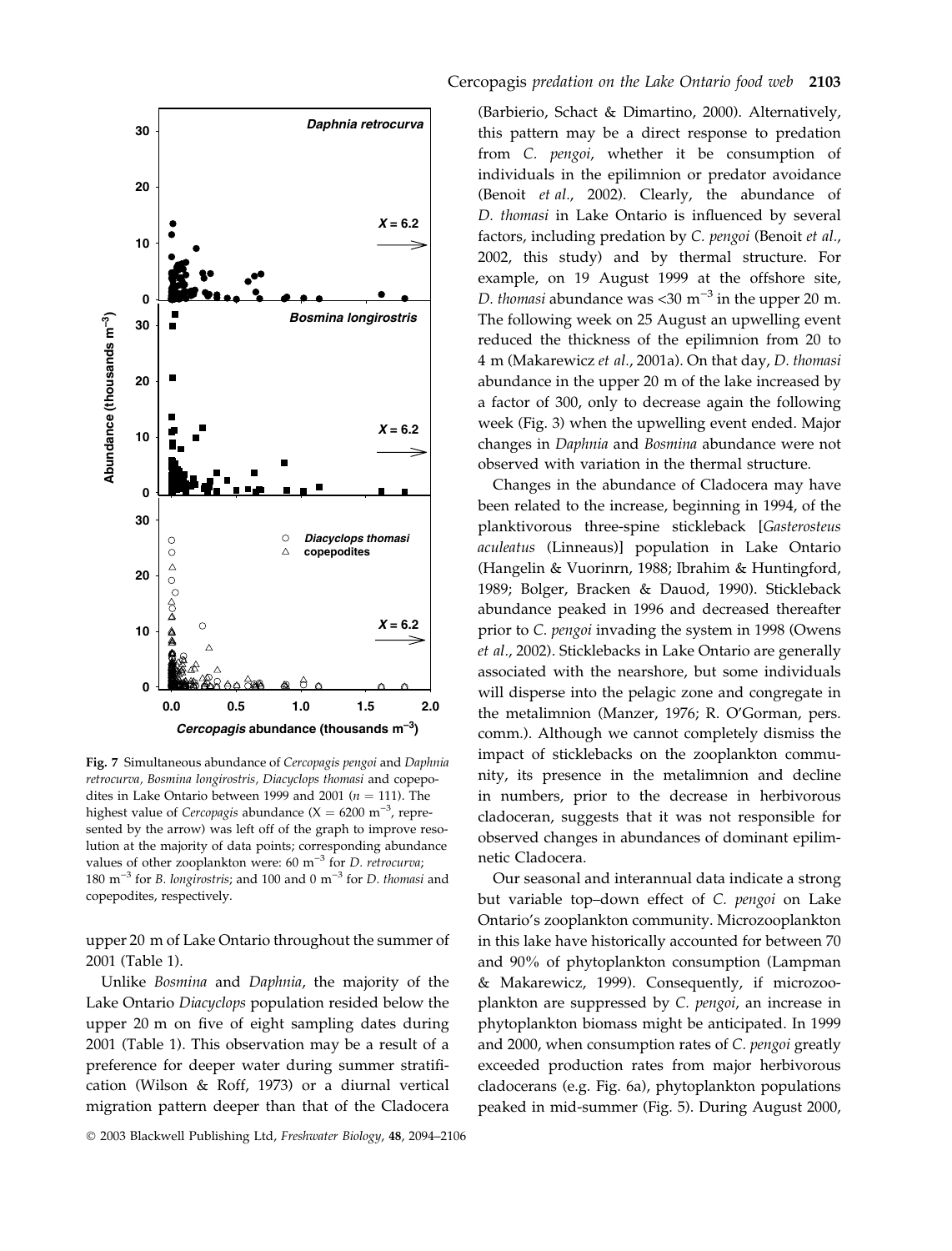# 2104 C.L. Laxson et al.

the edible size fraction of phytoplankton  $\left[$ <10  $\mu$ m greatest axial linear dimension (GALD)] of the herbivorous cladocerans, comprised approximately 52% portion of the Lake Ontario phytoplankton community. Phytoplankton composition data was not available in 1999. Significant inverse relationships between herbivorous Cladocera and chlorophyll concentrations were observed in 1999 and 2000, but not 2001. In 2001, when maximum C. pengoi populations were approximately 20 and 65% lower than their maxima in 1999 and 2000, respectively, and C. pengoi consumption rates were low compared with production of herbivorous cladocerans (Fig. 6b), a response in the phytoplankton population was not apparent. Cercopagis predation on crustacean zooplankton populations in Lake Ontario, especially on Bosmina and Daphnia, thus appear to cascade down the food web to increase phytoplankton abundance. This observation does not rule out the potentially important role that protozoans and rotifers may play in controlling phytoplankton (Vanderploeg et al., 2002), as our sampling scheme did not include these organisms.

Cercopagis pengoi has the ability to reduce dramatically the summer abundance of Lake Ontario zooplankton. Thus, it may be a competitor with planktivorous fish for energy obtained from zooplankton, potentially inducing a significant bottleneck to productivity of the fish community. For example, if the long caudal appendage of C. pengoi reduces its vulnerability to fish planktivory, then competition for zooplankton may result in less food for developing fish and produce a bottleneck in recruitment (Shuter & Mason, 2001). Even if zooplankton production can pass to fish through C. pengoi, fish production may ultimately decline because of lengthening of the food web (i.e. a reduced ecological efficiency). Alternatively, production of some fish species which exploit Cercopagis may increase, as has happened in the Gulf of Riga (Ojaveer et al., 2000). Further investigation on feeding behaviour of planktivores on the introduced Cercopagis is warranted.

In summary, field, laboratory, bioenergetic and physiologic data support the contention that C. pengoi feeds on and suppresses abundances of small-bodied herbivorous zooplankton in Lake Ontario. During periods when Cercopagis effectively suppresses other zooplankton, phytoplankton abundance increases proportionally.

# Acknowledgments

Funding support was provided by the New York Sea Grant Institute, the Great Lakes National Program of the U.S. Environmental Protection Agency and the Russian Foundation for Basic Research (No. 01-04- 49560). W.G. Sprules provided valuable comments, while D. MacNeil and R. O'Gorman provided critical information; we gratefully acknowledge their assistance and advice.

# References

- Balcer M.D., Korda N.L. & Dodson S.I. (1984) Zooplankton of the Great Lakes. The University of Wisconsin Press, Madison, Wisconsin.
- Barbierio R.P., Schact L.L. & Dimartino M.A. (2000) Effects of the vertical distribution of zooplankton on the estimation of abundance and biovolume using deep and shallow tows Report to the Environmental Protection Agency. http://www.epa.gov/glnpo/ monitoring/zooplankton/index.html.
- Benoit H.P., Johannsson O.E., Warner D., Sprules W.G. & Rudstam L. (2002) Assessing the impact of a recent predatory invader: the population dynamics, vertical distribution and potential prey of Cercopagis pengoi in Lake Ontario. Limnology and Oceanography, 40, 626–635.
- Bolger T., Bracken J.J. & Dauod H. (1990) The feeding relationships of brown trout, minnow and threespined stickleback in an upland reservoir system. Hydrobiologia, 208, 169–185.
- Brandl Z. & Fernando C.H. (1975) Investigation on the feeding of carnivorous cyclopoids. Verhandlungen der Internationale Vereinigung für Theoretische und Angewandte Limnologie, 19, 2959–2965.
- Charlebois P.M., Raffenberg M.J. & Dettmers J.M. (2001) First occurrence of Cercopagis pengoi in Lake Michigan. Journal of Great Lakes Research, 27, 258–261.
- Cooley J.M., Moore J.E. & Geiling W.T. (1986) Population dynamics, biomass, and production of the macrozooplankton in the Bay of Quinte during changes in phosphorus loadings. In: Project Quinte: Point Source Phosphorus Control and Ecosystem Response in the Bay of Quinte, Lake Ontario. (Eds C.K. Minns, D.A. Hurley & K.H. Nicholls), pp. 166– 167. Canadian Special Publications Fishery Aquatic Sciences, No. 86.
- Cristescu M., Hebert P.D.N., Witt J., MacIsaac H.J. & Grigorovich I.A. (2001) An invasion history for Cercopagis pengoi based on mitochondrial gene sequences. Limnology and Oceanography, 46, 224-229.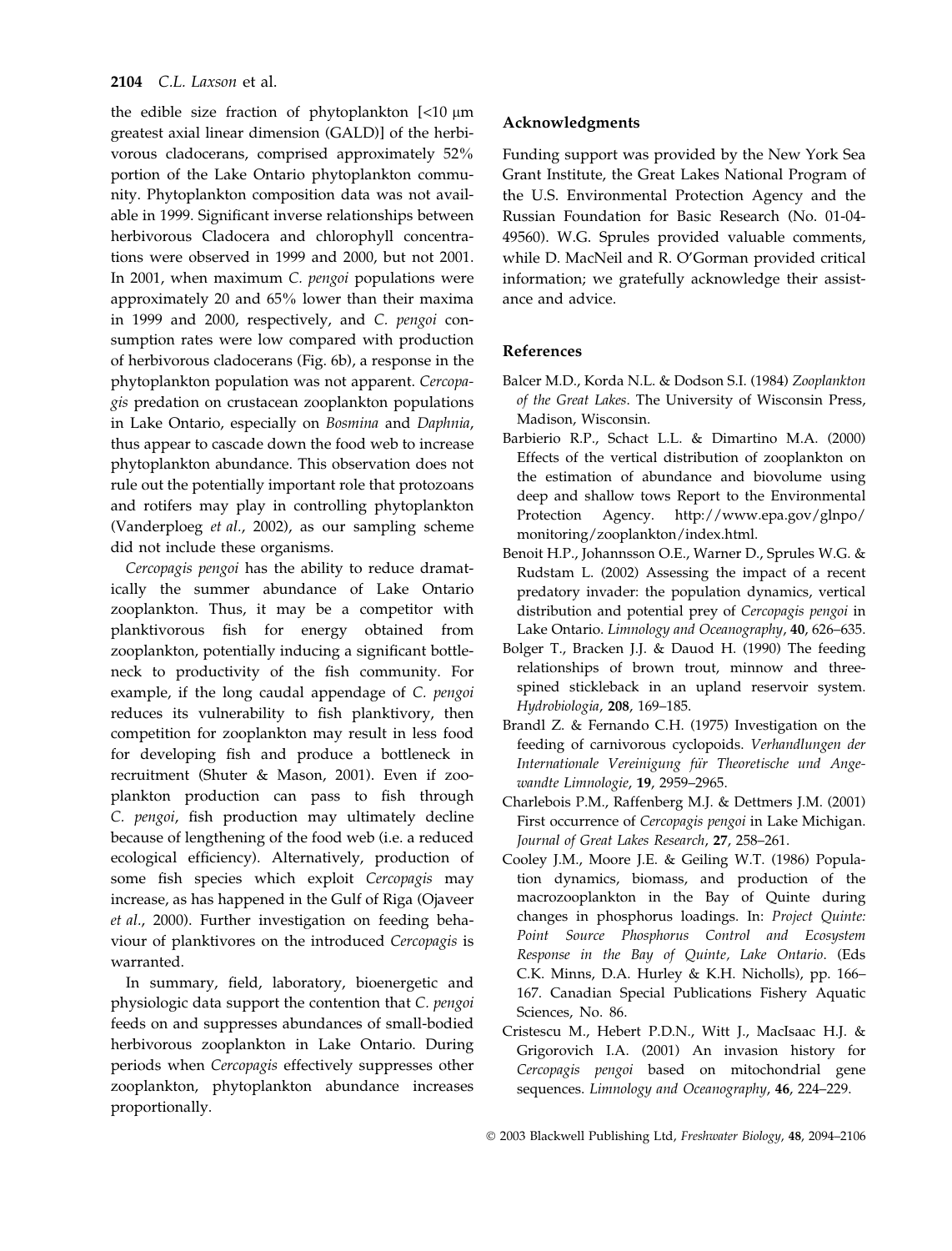- Culver D.A., Boucherle M.M., Bean D.J. & Fletcher J.W. (1985) Biomass of freshwater crustacean zooplankton from length weight regressions. Canadian Journal of Fisheries and Aquatic Sciences, 42, 1380–1390.
- Dermott R.M., Munawar M., Witzil L. & Ryan P. (1999) An assessment of food web changes in eastern Lake Erie: impact of Dreissena spp. and phosphorus management on rainbow smelt Osmerus mordax. In: State of Lake Erie - Past, Present, and Future (Eds M. Munawar, T. Edsall, & I.F. Munawar), pp. 367–386. Backhuys, Leiden.
- Dumitru C., Sprules W.G. & Yan N.D. (2001) Impact of Bythotrephes longimanus on zooplankton assemblages of Harp Lake, Canada: an assessment based on predator consumption and prey production. Freshwater Biology, 46, 241–251.
- Edmondson W.T. (1959) Freshwater Biology. John Wiley & Sons, Inc, New York.
- Gannon J.E. (1971) Two counting cells for the enumeration of zooplankton microcrustacea. Transactions of the American Microscopical Society, 90, 486–490.
- Hangelin C. & Vuorinrn I. (1988) Food selection in juvenile three-spined sticklebacks in relation to size, abundance and biomass of prey. Hydrobiologia, 157, 169–177.
- Ibrahim A.A. & Huntingford F.A. (1989) Laboratory and field studies on diet choice in three-spined sticklebacks, Gasterosteus aculeatus L., in relation to profitability and visual features of prey. Journal of Fish Biology, 34, 245–257.
- Johannsson O.E. & O'Gorman R. (1991) Roles of predation, food and temperature in structuring the epilimnetic zooplankton populations in Lake Ontario, 1981–1986. Transactions of the American Fishery Society, 120, 193–208.
- Johannsson O.E., Mills E.L. & O'Gorman R. (1991) Changes in the nearshore and offshore zooplankton communities in Lake Ontario, 1981–1988. Canadian Journal of Fisheries and Aquatic Sciences, 48, 1546–1557.
- Johannsson O.E., Millard E.S., Ralph K.M., Myles D.D., Graham D.M., Taylor W.D., Giles B.G. & Allen R.E. (1998) The changing pelagia of Lake Ontario (1981 to 1995): a report of the DFO Long-Term Biomonitoring (Bioindex) Program. Canadian Technical Report Fishery and Aquatic Sciences, No 2243.
- Lampman G.G. & Makarewicz J.C. (1999) The phytoplankton zooplankton link in the Lake Ontario food web. Journal of Great Lakes Research, 25, 239–249.
- Lehman J.T. & Caceres C.E. (1993) Food-web responses to species invasion by a predatory invertebrate: Bythotrephes in Lake Michigan. Limnology and Oceanography, 38, 879–891.
- MacIsaac H.J., Grigorovich I.A., Hoyle J.A., Yan N.D. & Panov V.E. (1999) Invasion of Lake Ontario by the
- 2003 Blackwell Publishing Ltd, Freshwater Biology, 48, 2094–2106

Ponto-Caspian predatory cladoceran Cercopagis pengoi. Canadian Journal of Fisheries and Aquatic Sciences, 56, 1–5.

- Makarewicz J.C. (1991) Feasibility of shore side monitoring of the Great Lakes. Journal of Great Lakes Research, 17, 344–360.
- Makarewicz J.C. & Likens G.E. (1979) Structure and function of the zooplankton community of Mirror Lake, New Hampshire. Ecological Monographs, 49, 109– 127.
- Makarewicz J.C., Bertram P. & Lewis T.W. (1998) Changes in phytoplankton composition size –class abundance and species composition coinciding with changes in water chemistry and zooplankton community structure of Lake Michigan, 1983 to 1992. Journal of Great Lakes Research, 24, 637–657.
- Makarewicz J.C., Grigorovich I.A., Mills E.L. et al. (2001a) Distribution, fecundity and genetics of Cercopagis pengoi (Ostroumov) (Crustacea, Cladocera) in Lake Ontario. Journal of Great Lakes Research, 27, 19–32
- Makarewicz J.C., Grigorovich I.A., Mills E.L. et al. (2001b) Erratum. Journal of Great Lakes Research, 27, 262.
- Makarewicz J.C., Damske B.T., Laxson C.L., MacIsaac H.J. & Grigorovich I.A. (2002) Seasonal and vertical distribution, food web dynamics and contaminant biomagnification of Cercopagis pengoi in Lake Ontario. In: Proceedings of the 10th International Conference on Aquatic Invasive Species, pp. 132–141. Alexandria, PA.
- Manzer J.I. (1976) Distribution, food, and feeding of the threespine stickleback, Gasterosteu aculeatus, in Great Central Lake, Vancouver Island, with comments on competition for food with juvenile sockeye salmon, Oncorhynchus nerka. Fishery Bulletin, 74, 647–668.
- Mills E.L., Leach J.H., Carlton J.T. & Secor C.L. (1993) Exotic species in the Great Lakes: a history of biotic crises and anthropogenic introductions. Journal of Great Lakes Research, 19, 1–54.
- Monakov A.V. & Sorokin Y.I. (1972) Some results on investigations on nutrition of water animals. In: Productivity Problems in Freshwaters (Eds J. Kajak & A. Hillbricht-Ilkowska), pp. 765–733. Polish Scientific Publishers, Krakow.
- Mordukhai-Boltovskoi F.D. (1968) Order Cladocera. In: Atlas of Invertebrates of the Caspian Sea (Eds Y.A. Birshtein, L.G. Vinogradov, N.N. Kondakov, M.S. Astakhova & N.N. Romanova), pp. 120–160. Pishchevaya Promyshlennost' Press, Moscow, USSR.
- O'Gorman R., Bergstedt R.A. & Eckert T.C. (1987) Prey fish dynamics and salmonine predator growth in Lake Ontario, 1978–84. Canadian Journal of Fisheries and Aquatic Sciences, 44, 390–403.
- Ojaveer H., Simms M., Lankov A. & Lumberg A. (2000) Consequence of invasion of a predatory cladoceran.